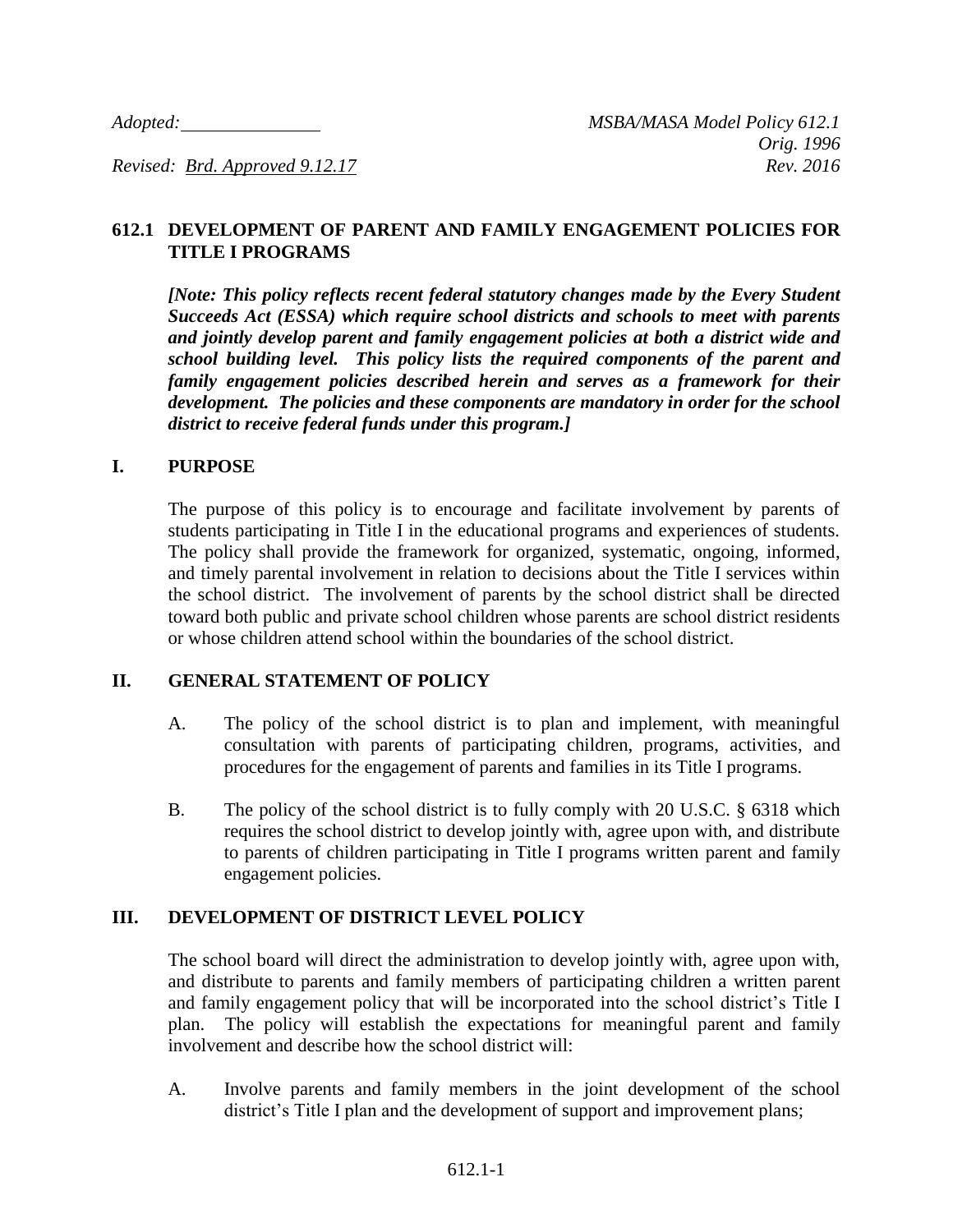- B. Provide the coordination, technical assistance, and other support necessary to assist and build the capacity of all participating schools within the school district in planning and implementing effective parent and family involvement activities to improve student academic achievement and school performance, which may include meaningful consultation with employers, business leaders, and philanthropic organizations, or individuals with expertise in effectively engaging parents and family members in education;
- C. Coordinate and integrate parent and family engagement strategies with similar strategies, to the extent feasible and appropriate, with other relevant federal, state, and local laws and programs;
- D. Conduct, with the meaningful involvement of parents and family members, an annual evaluation of the content and effectiveness of the parent and family engagement policy in improving the academic quality of the schools served, including identifying barriers to greater participation by parents in parental involvement activities (with particular attention to parents who are economically disadvantaged, disabled, have limited English proficiency, have limited literacy, or who are of a racial or ethnic minority background); the needs of parents and family members to assist with the learning of their children, including engaging with school personnel and teachers; and strategies to support successful school and family interactions;
- E. Use the findings of such evaluations to design evidence-based strategies for more effective parental involvement and to revise, if necessary, the district-level and school-level parent and family engagement policies; and
- F. Involve parents in the activities of the schools, which may include establishing a parent advisory board comprised of a sufficient number and representative group of parents or family members served by the school district to adequately represent the needs of the population served by the school district for the purposes of developing, revising, and reviewing the parent and family engagement policy.

# **IV. DEVELOPMENT OF SCHOOL LEVEL POLICY**

The school board will direct the administration of each school to develop (or amend an existing parental involvement policy) jointly with, and distribute to, parents and family members of participating children a written parent and family engagement policy, agreed upon by such parents and families, that shall describe the means for carrying out the federal requirements of parent and family engagement. Parents shall be notified of the policy in an understandable and uniform format and, to the extent practicable, provided in a language the parents can understand. Such policy shall be made available to the local community and updated periodically to meet the changing needs of parents and the school.

A. The policy will describe the means by which each school with a Title I program will: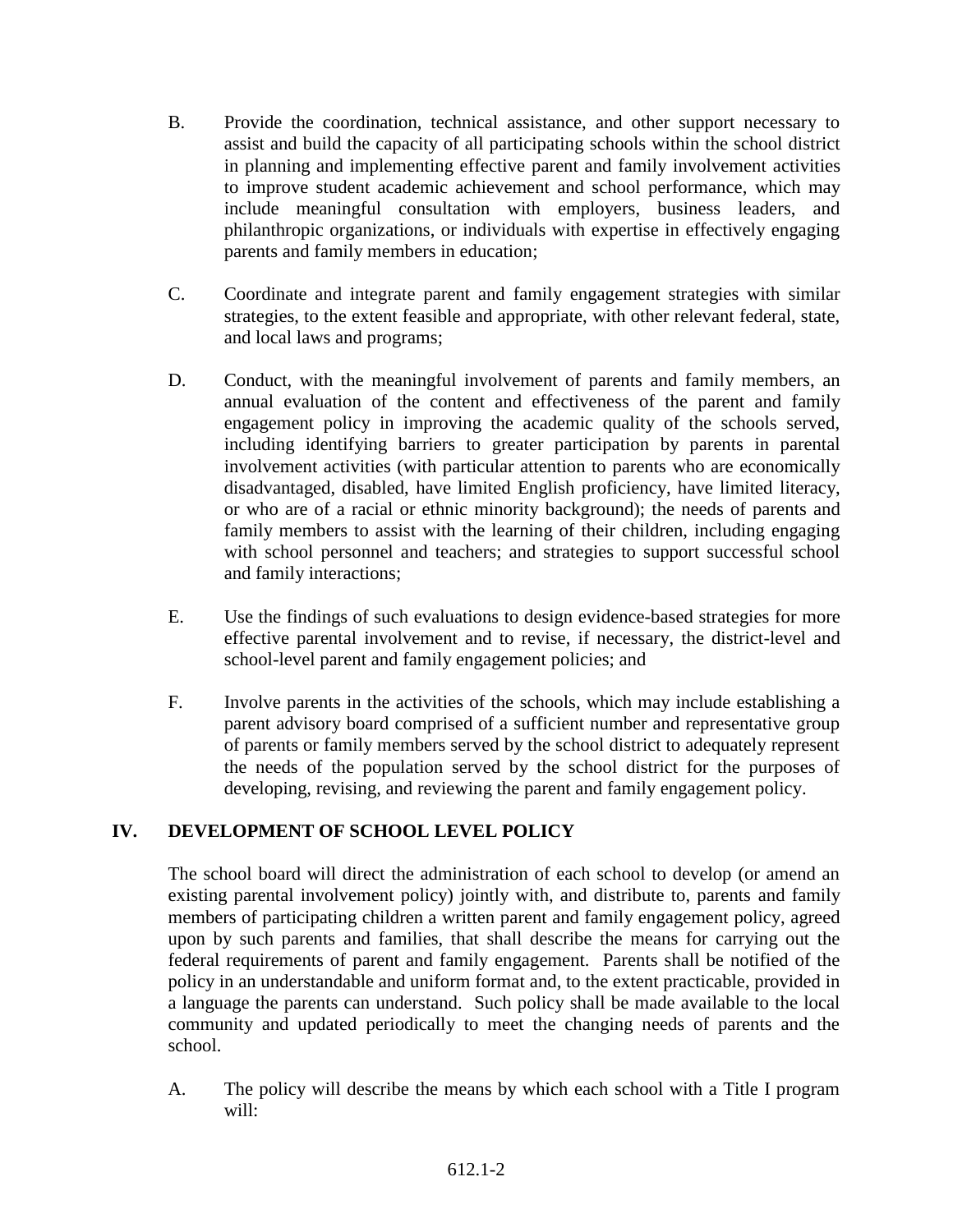- 1. Convene an annual meeting, at a convenient time, to which all parents of participating children shall be invited and encouraged to attend, to inform parents of their school's participation in Title I programs, and to explain to parents of participating children the program, its requirements, and their right to be involved;
- 2. Offer a flexible number of meetings, such as meetings in the morning or evening, and may provide with Title I funds transportation, child care, or home visits, as such services relate to parental involvement;
- 3. Involve parents in an organized, ongoing, and timely way in the planning, review, and improvement of the parental involvement programs, including the planning, review, and improvement of the school parent and family engagement policy and the joint development of the school-wide program plan, except that if a school has in place a process for involving parents in the joint planning and design of the school's programs, the school may use that process, if such process includes an adequate representation of parents of participating children;
- 4. Provide parents of participating children with: timely information about Title I programs; a description and explanation of the curriculum in use at the school, the forms of academic assessment used to measure student progress, and the achievement levels of the challenging state academic standards; if requested by parents, opportunities for regular meetings to formulate suggestions and to participate, as appropriate, in decisions relating to the education of their children, and respond to any such suggestions as soon as practicably possible; and
- 5. If the school-wide program plan is not satisfactory to the parents of participating children, submit any parent's comments on the plan when it is submitted to the school district.
- B. As a component of this policy, each school shall jointly develop with parents a school/parent compact which outlines how parents, staff, and students will share the responsibility for improved student academic achievement and the means by which the school and parents will build and develop a partnership to help children achieve the state's high standards. The compact shall:
	- 1. Describe the school's responsibility to provide high-quality curriculum and instruction in a supportive and effective learning environment that enables participating students to meet state student academic achievement standards;
	- 2. Describe the ways each parent will be responsible for supporting his or her child's learning by volunteering in his or her child's classroom and participating, as appropriate, in decisions relating to his or her child's education and use of extracurricular time.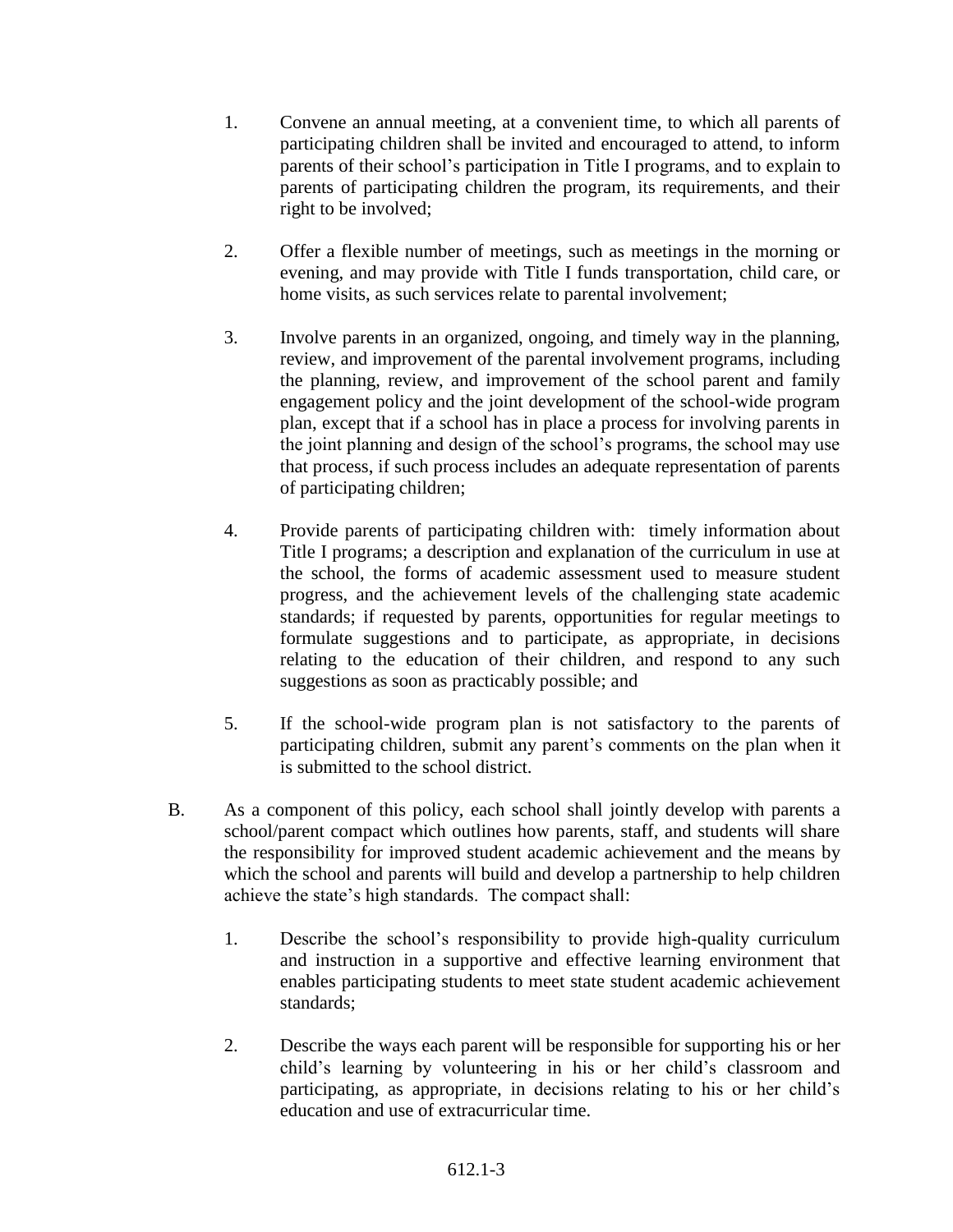- 3. Address the importance of communication between teachers and parents on an on-going basis through the use of:
	- a. Annual parent-teacher conferences to discuss the compact and the child's achievement;
	- b. Frequent progress reports to the parents; and
	- c. Reasonable access to staff, opportunities to volunteer, participate in the child's class, and observe in the child's classroom.
	- d. Ensuring regular two-way, meaningful communication between family members and school staff and, to the extent practicable, in a language that family members can understand.
- C. To ensure effective involvement of parents and to support a partnership among the school, parents, and community to improve student academic achievement, the policy will describe how each school and the school district will:
	- 1. Provide assistance to participating parents in understanding such topics as the state's academic content standards and state academic achievement standards, state and local academic assessments, Title I requirements, and how to monitor a child's progress and work with educators to improve the achievement of their children;
	- 2. Provide materials and training to assist parents in working with their children to improve their children's achievement, such as literacy training and using technology, as appropriate, to foster parental involvement;
	- 3. Educate school staff, with the assistance of parents, in the value and utility of contributions of parents and in how to reach out to, communicate with, and work with parents as equal partners, implement and coordinate parent programs, and build ties between parents and school;
	- 4. Coordinate and integrate parental involvement programs and activities with other federal, state, and local programs, including public preschool programs, and conduct other activities, such as parent resource centers, that encourage and support parents in more fully participating in the education of their children to the extent feasible and appropriate;
	- 5. Ensure, to the extent practicable, that information about school and parent meetings, programs, and activities is sent to the parents of participating children in a format and, to the extent practicable, in a language the parents can understand; and
	- 6. Provide such other reasonable support for parental involvement activities as requested by parents.